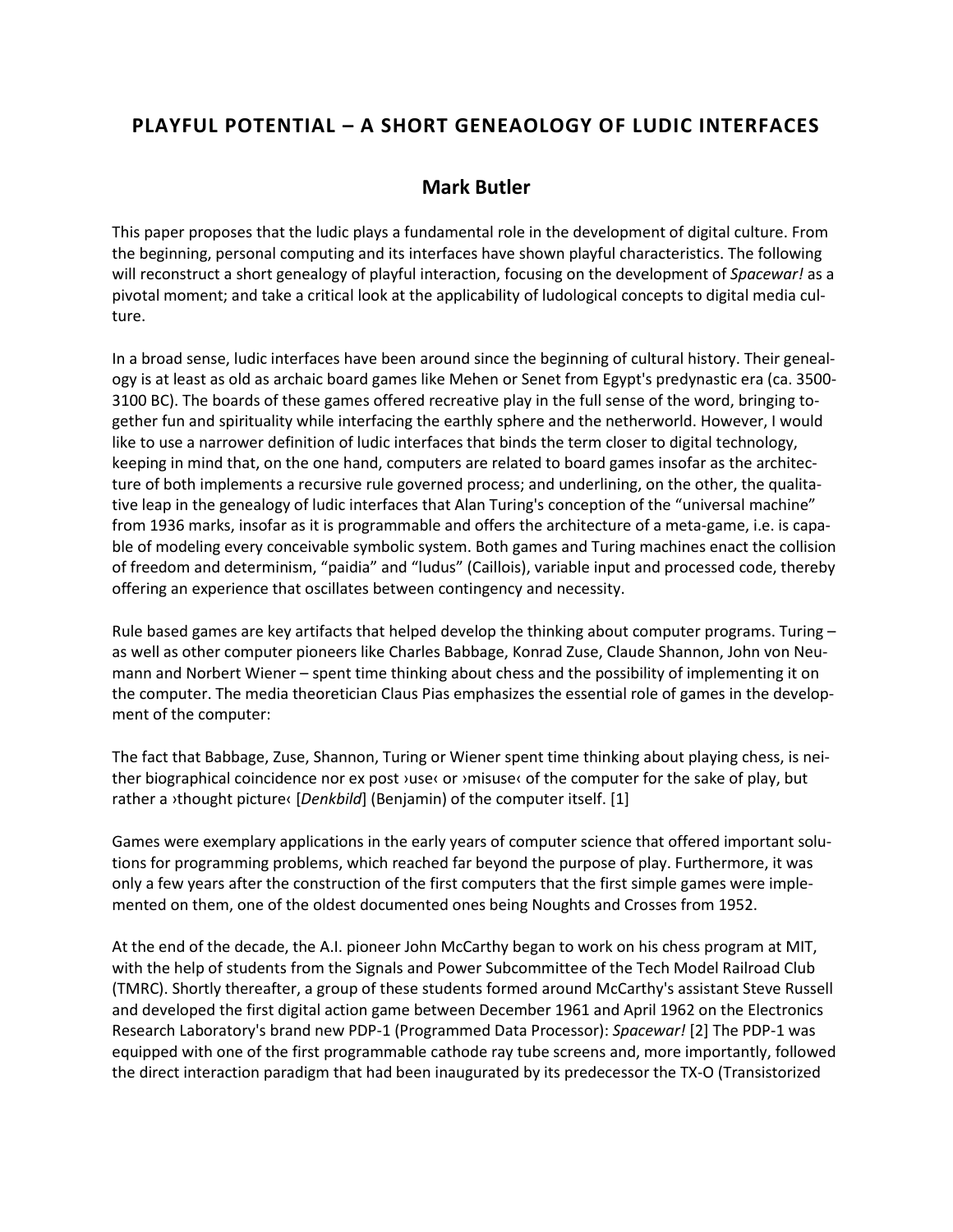Experimental Computer Zero), the first transistor based computer that had been developed at MIT's Lincoln Laboratory in 1955, leaving the design philosophy of batch processing behind.

Even before the PDP-1 arrived the group around Russell was planning a new demonstration of its possibilities. In harmony with the Zeitgeist, the ludic interface pioneers were fascinated by spaceflight and their fantasies revolved around galactic battles between spaceships, drawing upon science-fiction films of the Toho Film Studios as well as the Lensman pulp space-novels of Edward Elmer Smith. According to J. Martin Graetz, the group came up with three criteria that a good demonstration should fulfill:

1. It should demonstrate as many of the computer's resources as possible, and tax those resources to the limit; 2. Within a consistent framework, it should be interesting, which means every run should be different; 3. It should involve the onlooker in a pleasurable and active way – in short, it should be a game. [3]

Thus Russell's group developed *Spacewar!*, a game that simulated a duel between two spaceships. Both ships began at opposite ends of the screen, while a randomly generated star-field was shown in the background. The action unfolded in real-time, with visual output and manual input. The movement of the ships obeyed the laws of a virtual physics – acceleration demanded time as well as valuable fuel and when a ship gained momentum, the law of inertia applied. In the first version of the game, each player had four binary switches at their disposal to control their spaceship: thrust, turn left, turn right, fire torpedo. However, since the switches that had been delivered with the PDP-1 hadn't been developed to be flicked hundreds of times within a few minutes, they quickly broke. Therefore, the ludic interface pioneers had to quickly develop new controllers. Kotok and Saunders developed the first 'game-' or 'joypad' out of parts made to steer model trains – a simple controller with four buttons for the four functions. In later versions, the group used an U.S. Air Force control stick that they found among discarded military equipment – the first 'joystick.'

The game was a huge success in the community surrounding the TMRC, even though the MIT administration gave all other uses of the PDP-1 a higher priority. The game's real-time visual-manual-interaction fascinated and captivated almost everyone who played it and the game ran during every free moment of the PDP-1 that spring. A large amount of the time spent playing with and working on *Spacewar!* – a difference that was steadily being subverted by the digital medium – occurred during late hours. The original version of the game was continually modified in the course of the following weeks during night time hacking marathons: Dan Edwards implemented a sun with a gravity field in the middle of the playing field; Peter Samson replaced the random star-field in the background with a precise replica of the night sky that ran through a 24 hour cycle every 60 minutes; Graetz developed a hyperspace jump that made the player's ship teleport to a random position on the screen; and Russell programmed a subroutine that showed the score for an open house day in spring of 1962.

*Spacewar!* was so successful that the producers of the PDP-1, the Digital Equipment Corporation, included it in the main memory of the computer thereafter. Furthermore, the game was also ported to other computer systems. Thus, it became popular in university computer labs nationwide, reaching as far as Stanford on the west coast. As it spread, further modifications were made such as space mines, invisibility, partial damage, an electric shock to accompany the destruction of one's ship, a multi-playermode and a 2½-D version. The program permeated digital culture at the turning point from mainframe computing to personal computing. It influenced the pioneers of the PC-paradigm shift, for example Alan Kay who not only considered *Spacewar!* a standard application for his Dynabook – a prototypical laptop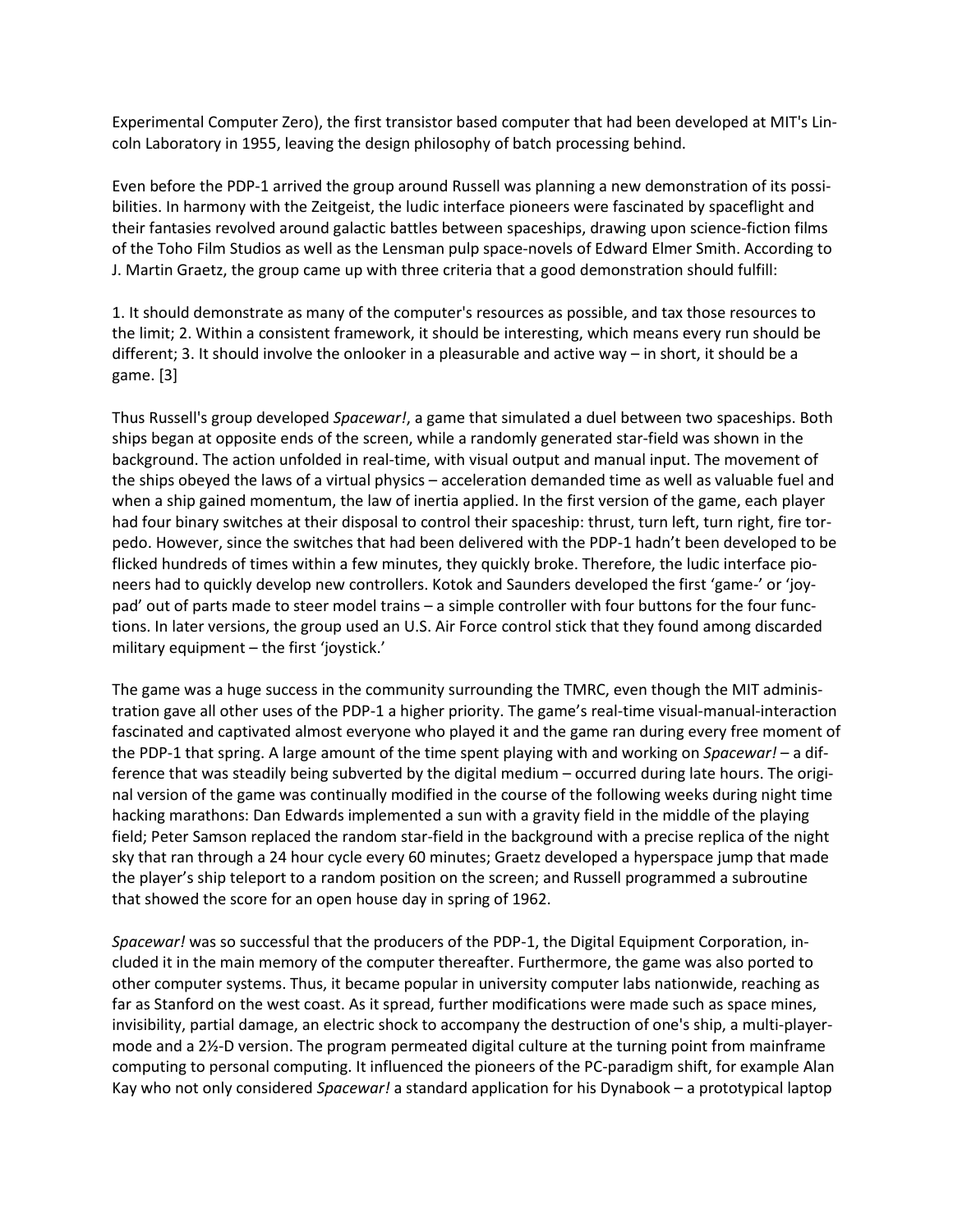for children that he worked on at the Xerox Palo Alto Research Center (PARC) – but also, and more importantly, built conceptually upon the playful real-time multisensory interaction the game offered. [4]

## Playful Interaction

*Spacewar!* is one of the first computer hacks and the most elaborate that had been performed at the time of its implementation. It emerged from the young hacker culture at MIT that can be characterized by a playful relationship to technology and the world at large. The game was developed through a reappropriation of the digital computer – a machine that had previously been almost exclusively used for supposedly 'serious' endeavors such as breaking encryption, processing large amounts of statistical data or running military simulations – to model a science fiction fantasy. The question of what constitutes a sensible use of computers has a different answer for different people. The hackers saw much of the authorized use as unnecessary, just as many sanctioned users saw the development of *Spacewar!* as a waste of computing resources. Pias underlines the relativity of 'legitimate' computer use that the hackers brought to the fore:

Every program that runs is legitimate. There are no false games in the true, but only aborted play and crashed programs. Every use can only appear as a misuse within a context that is delimited by law or economy, encoded by normality or passed down through institutions. [...] Hacking subverts the terms of right or wrong use, it deconstructs in a sense »misuse« itself, by showing that an idea of technical function, which is bound to a human intentionality of purpose, doesn't make any sense with regards to computers. [5]

In closing, I would like to sum up the relevant ludic dimensions of this complex web of human and technical "actants" (Latour) that cannot be grasped with the idea of the "homo ludens" (Huizinga), but rather calls for a conceptualization as "ludic cyborg." [6] The first ludic dimension of this human-machine interaction network that must be mentioned are the "affordances" (Gibson) of the PDP-1. The hardware offered a new mode of interacting with the universal machine that marks a radical shift in the philosophy of computer design: instead of focusing on maximizing the efficient use of computer cycles through batch processing and time-sharing it enabled users to interact with the machine directly, along different sensory channels in real-time. This shift in design philosophy imparted the technological artifact with ludic potential; unfolded within it an invitation to play that was joyously accepted by the first generation of computer hackers.

The attitude of the hackers toward the hardware is the second ludic dimension that needs to be underlined. They approached the hardware with a playful spirit. Hacks were defined, at the time, as autotelic endeavors that were performed for their own sake and the aesthetic pleasure they offered, as opposed to utilitarian tasks performed for some external purpose, out of a sense of duty or for a reward – the opposite figure to the hacker being the "tool." This intrinsic motivation is a defining quality of play. Hackers such as Richard Stallman confirm the playful character of the hacking mindset: "[H]acking means exploring the limits of what is possible, in a spirit of playful cleverness. [...] Playfully doing something difficult, whether useful or not, that is hacking." [7] The more playful shrewdness an endeavor exhibits the more 'hack value' it has. For no other reason than to satisfy a playful impulse the ludic interface pioneers not only reappropriated the universal machine in the form of the PDP-1 – turning it into the first 'Playstation' *avant la lettre* – but also reengineered model train and military controllers in their striving to perfect the aesthetic experience of *Spacewar!*. The hackers realized the playful potential of the computer by interacting with it, not as a tool, but as an aesthetic and ludic medium.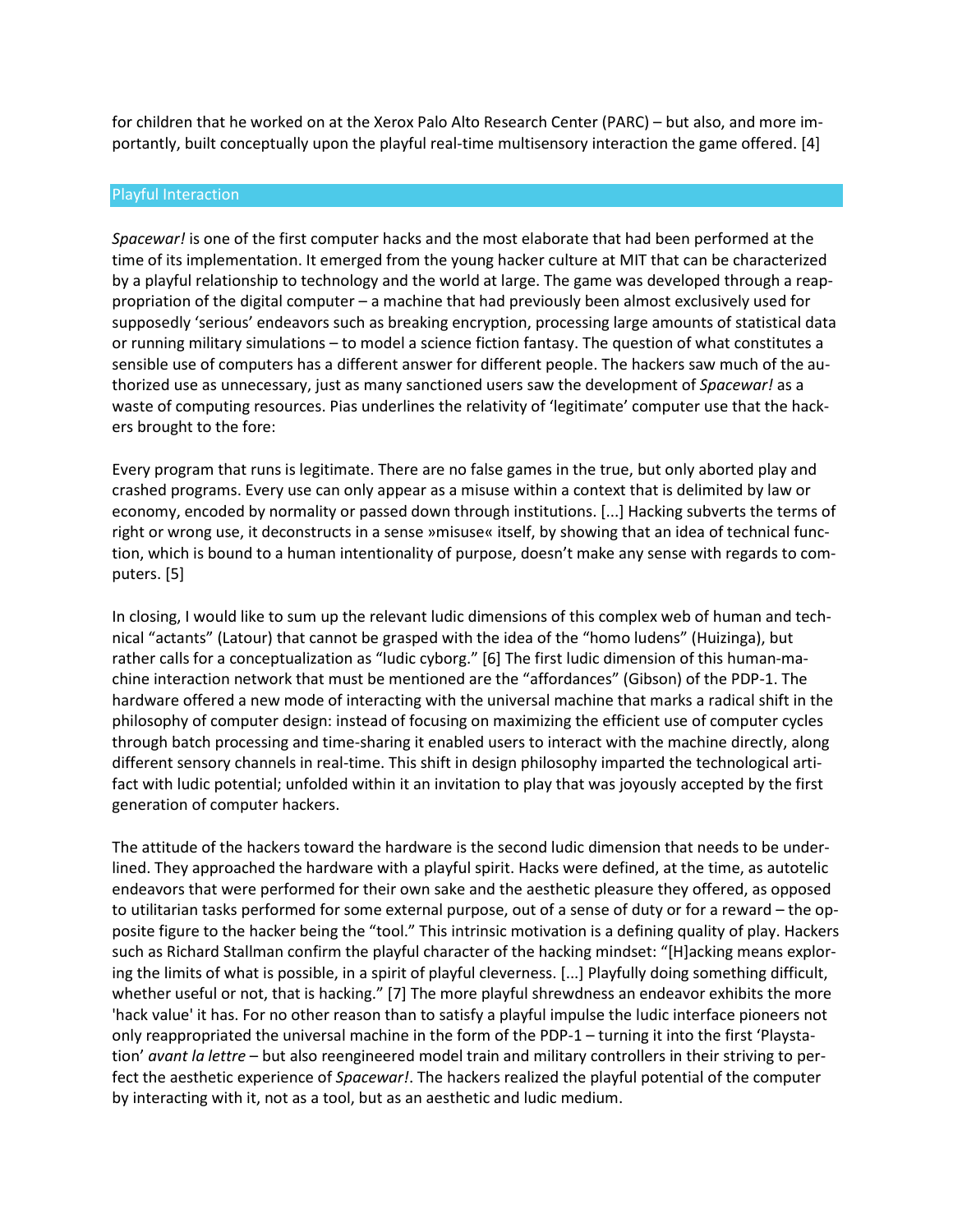The third ludic dimension that needs to be highlighted is the openness of the game program. From its inception onwards, *Spacewar!* was constantly modified. The code was part of the budding computer culture's commons and this unleashed a wave of collective creativity. The productive interaction among programmers that condensed around the game points to the community generating power of play; furthermore, it also implemented the highest ludic form: the transformation of the rules and the frame of play.

The final ludic dimension that demands foregrounding is the deterritorialization of play space that occurred around *Spacewar!*. The line demarcating the sphere of work and the sphere of play – a strict division formatting our culture over the last 200 years – began to dissolve in the development of the program: the hackers played while working and worked while playing. In light of limited computer resources and the paradigm of time-sharing under which they had to work, hackers of the first and second generation used every free hour of the mainframes they had access to. They had to use these expensive machines when 'serious' tasks were not being run on them. Thus, the customary rhythmic alteration between daily work-time and nightly recreation was quickly suspended. At the same time, the hackers took a liking to programming during late hours, because they were more conducive to fusing with the machine code in inebriated hacking marathons and achieving a state of "flow" (Csikszentmihalyi). In short: their activity pattern subverted traditional 9 to 5 rhythms. Places like MIT's Electronics Research Laboratory, Xerox PARC or Stanford's A.I. Lab (SAIL) were places where the separation of work and play was undermined during the emergence of popular computing. Or as Les Ernest, the director of SAIL stated: "Sometimes it's hard to tell the difference between recreation and work, happily." [8] Here, for the first time, a playful labour or "playbour" [9] paradigm emerged that has continually unfolded and gained currency up into the present, parallel to the exponential growth in playful interaction with the universal machine. This expansive tendency of play in digital culture – which can also be seen in the rise of alternate and augmented reality games, time consuming online game worlds and full-body kinaesthetic interaction – calls classical ludological theories (Huizinga, Caillois, Bateson), which put their emphasis on the distinct demarcation of the ludic, into question and draws our attention to the transgressive productivity of play.

## *References and Notes:*

- *1. Claus Pias, Computer Spiel Welten (Munich: Diaphanes, 2002), 198. All translations from German by the author.*
- *2. Steven Levy, Hackers – Heroes of the Computer Revolution (London, New York, Victoria: Penguin Books, 1994), 20ff.*
- *3. J. M. Graetz, "The origin of Spacewar," (online reprint), original in Creative Computing 8 (1981), http://www.wheels.org/spacewar/creative/SpacewarOrigin.html (accessed July 23, 2011).*
- *4. Stewart Brand, "Spacewar. Fanatic Life and Symbolic Death Among the Computer Bums," (online reprint), original in Rolling Stone, December 7, 1972, http://www.wheels.org/spacewar/stone/ rolling\_stone.html (accessed July 23, 2011).*
- *5. Claus Pias, Computer Spiel Welten, 84.*
- *6. Natascha Adamowsky, Spielfiguren in Virtuellen Welten (Frankfurt a. M.: Campus, 2000), 175; Mark Butler, Would You Like to Play a Game? Die Kultur des Computerspielens (Berlin: Kadmos, 2007), 208f.*
- *7. Richard Stallman's official Web Site, "On Hacking," April 10, 2011, http://www.stallman.org/ articles/on-hacking (accessed July 23, 2011).*
- *8. Quoted in Brand, "Spacewar."*